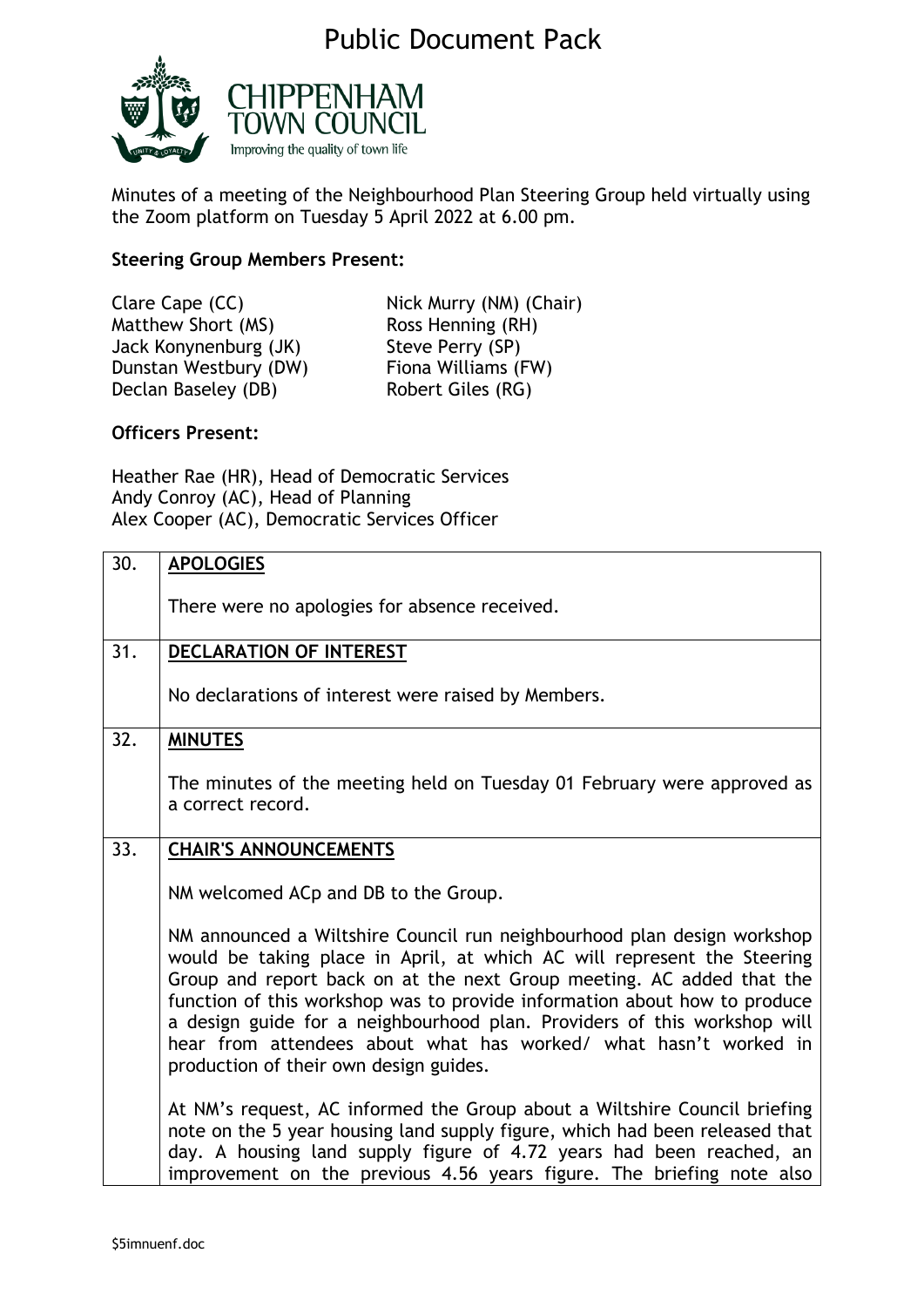|     | mention the housing delivery test, which was at 141%. There was no<br>indication of when the 5 year figure might be reached again but Wiltshire<br>Council will update figures with a base date of 1 <sup>st</sup> April this year, and expect<br>to produce a figure faster than they have done previously.                                                                                                                                                                                                                                                                                                               |
|-----|----------------------------------------------------------------------------------------------------------------------------------------------------------------------------------------------------------------------------------------------------------------------------------------------------------------------------------------------------------------------------------------------------------------------------------------------------------------------------------------------------------------------------------------------------------------------------------------------------------------------------|
| 34. | <b>WALPA UPDATE</b>                                                                                                                                                                                                                                                                                                                                                                                                                                                                                                                                                                                                        |
|     | AC attended last WALPA meeting on 22 February. This was largely a<br>debriefing from the previous meeting which had involved Wiltshire Council<br>Strategic Planning.                                                                                                                                                                                                                                                                                                                                                                                                                                                      |
|     | WALPA are setting up a brainstorming session with the Wiltshire Council<br>Cabinet Member responsible for planning, 4-6 WALPA reps will be present.<br>NM asked that any update on this meeting be made available for steering<br>group members when possible.                                                                                                                                                                                                                                                                                                                                                             |
| 35. | FEEDBACK ON REGULATION 14 CONSULTATION                                                                                                                                                                                                                                                                                                                                                                                                                                                                                                                                                                                     |
|     | AC explained that he been receiving weekly figures of consultation feedback<br>from Community First Wiltshire. For week 5 of the Consultations there had<br>been 494 visits to survey, 322 responses (80 of which were complete and<br>242 partially so). The overall response rate was 65%. Previous week's figures<br>show 90-95% of respondents broadly in agreement with the policies in the<br>Plan. Items with more disagreement, proportionally, were the housing mix<br>policy, cycle paths policy and the community infrastructure policy. 83% of<br>respondents agree with the vision of the Neighbourhood Plan. |
|     | Members asked for a benchmark of what to expect in terms of response<br>rates. AC explained that the variety of ways in which a Neighbourhood Plan<br>consultation is conducted means that this is hard to benchmark. NM made<br>the point that responses were not a 'numbers game' but rather a case of<br>getting useful feedback on policies, but also highlighted theoretical<br>concerns about the implications of low levels of feedback. RH cited the<br>Melksham Neighbourhood Plan in which there were 95 respondents and<br>added that this was likely to also be an online consultation.                        |
|     | NM asked for feedback on presentations. AC reported that he had presented<br>to the Youth Council and that they would be responding to the consultation.<br>NM had presented to Area Board and recalled positive comments from<br>members.                                                                                                                                                                                                                                                                                                                                                                                 |
|     | NM asked AC/ the Steering Group if any issues had arisen from the<br>consultation to date. No issues were reported. MS highlighted a comment on<br>social media in which someone claimed a 'local area' had been missed off of<br>the Neighborhood Plan and he noted his advice that this individual make<br>that comment formally through the consultation.CC noted that not all<br>comments on social media can be acted on. She suggested that the public<br>be urged to respond via the correct channel.                                                                                                               |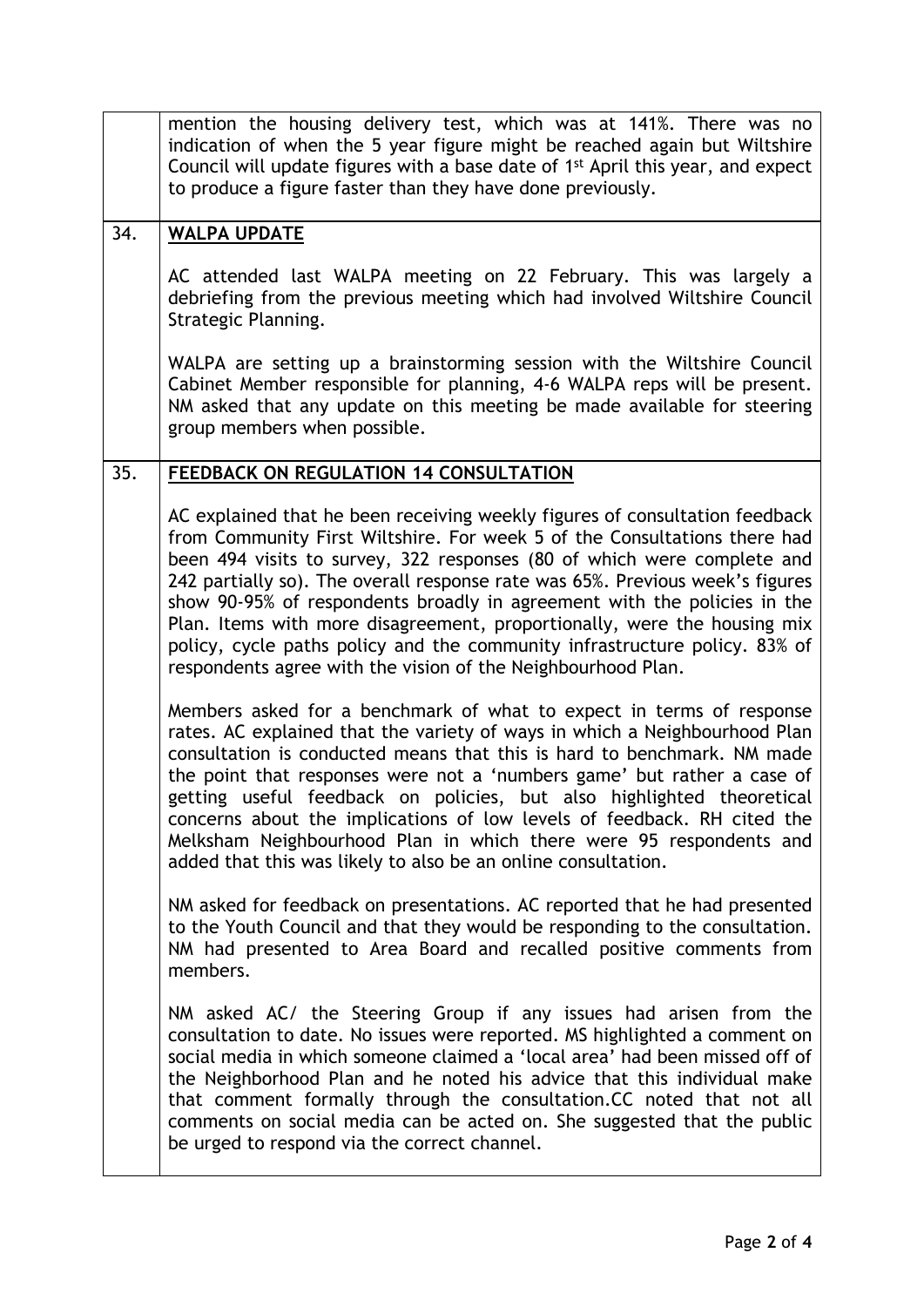|     | RG asked if there was feedback from the reception at the Town Hall and<br>whether people were going to read the physical copies of the plan. AC<br>reported that people had viewed the Plan documents at the Town Hall and<br>there was at least one hard copy of the questionnaire filled in at the venue.                                                                                                                                                                                                                                                                  |
|-----|------------------------------------------------------------------------------------------------------------------------------------------------------------------------------------------------------------------------------------------------------------------------------------------------------------------------------------------------------------------------------------------------------------------------------------------------------------------------------------------------------------------------------------------------------------------------------|
| 36. | NEIGHBOURHOOD PLAN TIMELINE                                                                                                                                                                                                                                                                                                                                                                                                                                                                                                                                                  |
|     | AC outlined Neighbourhood Plan Project Timeline and highlighted current<br>progress of the Plan. Next stage is to revise the Plan, this may last 4<br>months, with best case scenario of a made Plan in April 2023. There is the<br>possibility for delay if an SEA screening was needed.                                                                                                                                                                                                                                                                                    |
|     | NM noted that the Neighbourhood Plan will go to Reg. 16 screening just<br>before the Wiltshire Local Plan goes to Cabinet and Council in October. NM<br>asked if there would there be an advantage in progressing the Plan faster.<br>AC noted no correspondence from Wiltshire Council yet as to what they<br>would say about the Neighbourhood Plan. There are several areas they may<br>want to discuss and this could slow down the process. AC did not envision<br>his being able to speed up the timeline or being able to truncate certain<br>stages to free up time. |
|     | CC suggested scheduling a workshop for the Steering Group in June for the<br>Steering Group to run through consultation comments/responses.                                                                                                                                                                                                                                                                                                                                                                                                                                  |
|     |                                                                                                                                                                                                                                                                                                                                                                                                                                                                                                                                                                              |
| 37. | PROTOCOL FOR SHARING, PROCESSING AND RESPONDING TO REGULATION                                                                                                                                                                                                                                                                                                                                                                                                                                                                                                                |
|     | <b>14 CONSULTATION COMMENTS</b>                                                                                                                                                                                                                                                                                                                                                                                                                                                                                                                                              |
|     | AC highlighted main points from protocol.                                                                                                                                                                                                                                                                                                                                                                                                                                                                                                                                    |
|     | AC will reorganise Reg. 14 comments into a table. CC raised possibility that<br>a spreadsheet would be more use friendly. RG and CC asked for an extra<br>column which could be used to distinguish the page, policy and paragraph<br>no. AC confirmed that a spreadsheet of this nature would be used for<br>presenting the information. NM raised the ability to find certain comments<br>as they pertain to relevant Councilor topic groups.                                                                                                                              |
|     | AC acknowledged that responding to the comments would not be achievable<br>in one meeting but would instead be broken down into smaller 'chunks'.                                                                                                                                                                                                                                                                                                                                                                                                                            |
|     | AC highlighted paragraph 15 of the protocols which recommended that the<br>Steering Group delegate authority to him to analyse and suggest changes to<br>the Plan. This would entail the more significant and challenging responses<br>being discussed by the Steering Group rather than minor changes, as CC<br>suggested, responses where the grammar or similar was wrong                                                                                                                                                                                                 |